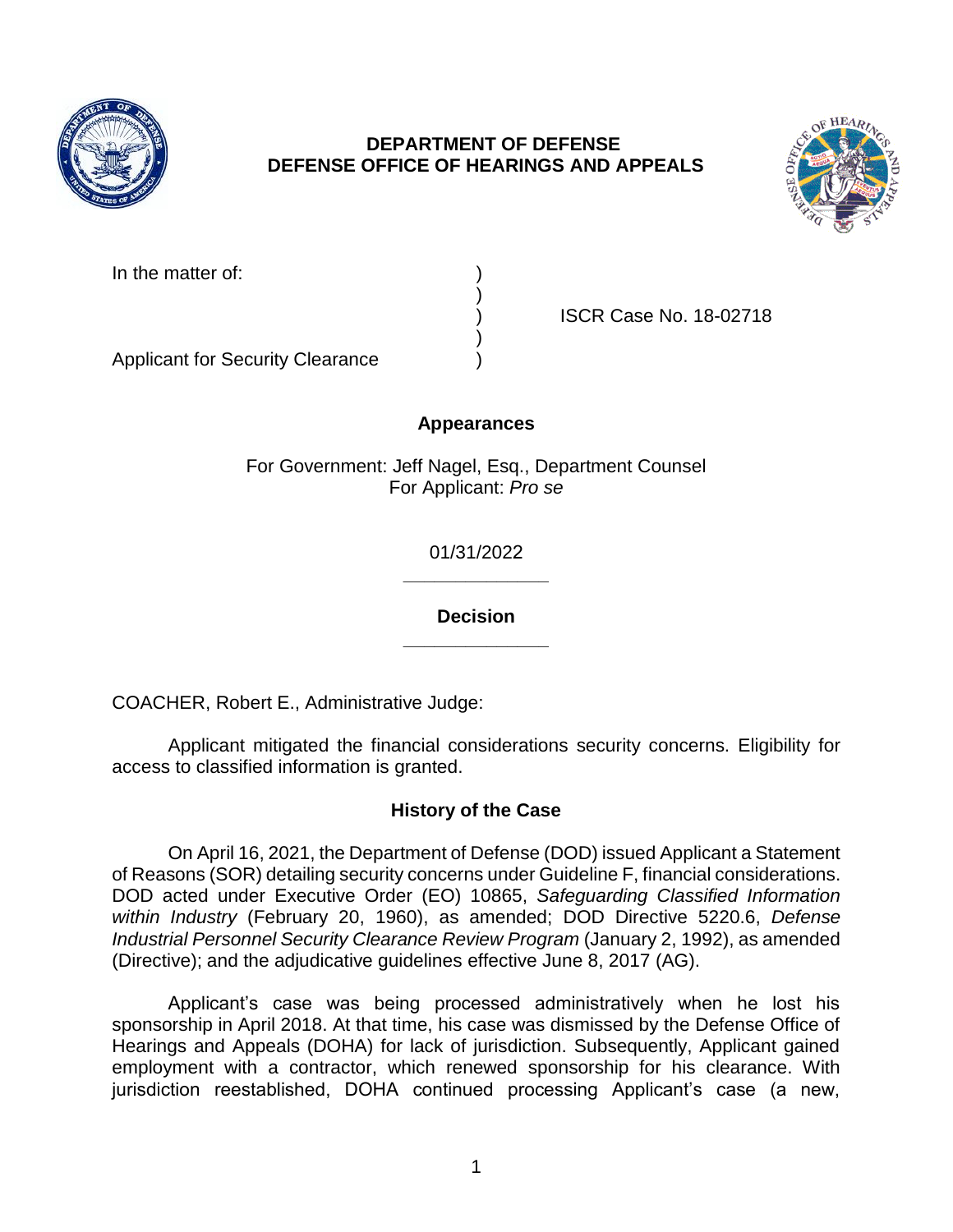erroneous, case number of 21-00552 was ascribed to the case and listed on the SOR, but the correct case number is the original one of 18-02718).

Applicant answered the SOR on May 5, 2021 (which contained attachments that were considered as part of his answer), and he requested a hearing before an administrative judge. The scheduling of this hearing was delayed because of the COVID-19 pandemic. DOHA issued a notice of hearing on October 26, 2021, and the hearing was convened as scheduled on November 17, 2021. The Government offered exhibits (GE) 1 through 10, which were admitted into evidence without objection. The Government's exhibit list was marked as a hearing exhibit (HE I). Applicant and his wife testified, and he offered exhibits (AE) 1(a-f) through 14, which were admitted without objection. Applicant's exhibit list was marked as HE II. The record was kept open to allow Applicant to submit additional evidence, which he did in the form of AE 1.g and 15, which were admitted without objection. DOHA received the hearing transcript (Tr.) on November 29, 2021.

#### **Findings of Fact**

 Applicant admitted all but one of the SOR allegations, with explanations. His admissions are incorporated into these findings of fact. After a review of the pleadings and evidence, I make the following additional findings of fact.

 Applicant is a 39-year-old employee of a defense contractor. He has worked for his current employer since 2017. He has been promoted several times while working for this contractor. He served in the U.S. Air Force on active duty for 15 years and was honorably discharged in late 2016 as a staff sergeant (E-5). He was separated because of not making promotion to the next rank, E-6. He was unemployed for about one year after his military separation. He receives service-connected disability payments from the Department of Veterans Affairs (VA) rated at 80 percent. He has an associate's degree. He has been married for 17 years and has two children, ages 19 and 15. (Tr. at 7, 27-30)

 The SOR alleged that Applicant had four charged-off debts, a foreclosure, and a judgment totaling approximately \$30,494. (SOR ¶¶ 1.a-1.f) The debts are established by Applicant's admissions, court documents, and entries on several credit reports. Two of the listed SOR debts (SOR  $\P\P$ 1.a and1.f) refer to the same underlying debt. I will consider only one debt and find for the Applicant on the duplicate debt (*See* GE 8, p. 2, entry 1). (GE 3-10; Answer to SOR)

 By his own admission, Applicant's financial difficulties were partly caused by his family living outside their means when he was in the Air Force. He essentially lived on the same pay for about 11 years because of his lack of promotion. Additionally, his wife suffers from a bipolar disorder. When he was deployed to a combat zone. she fell into a depressive state and self-medicated by going on spending binges, while simultaneously neglecting the family household finances. His year of unemployment in 2017, after his discharge, also contributed to his financial problems. (Tr. at 28, 31; AE 12)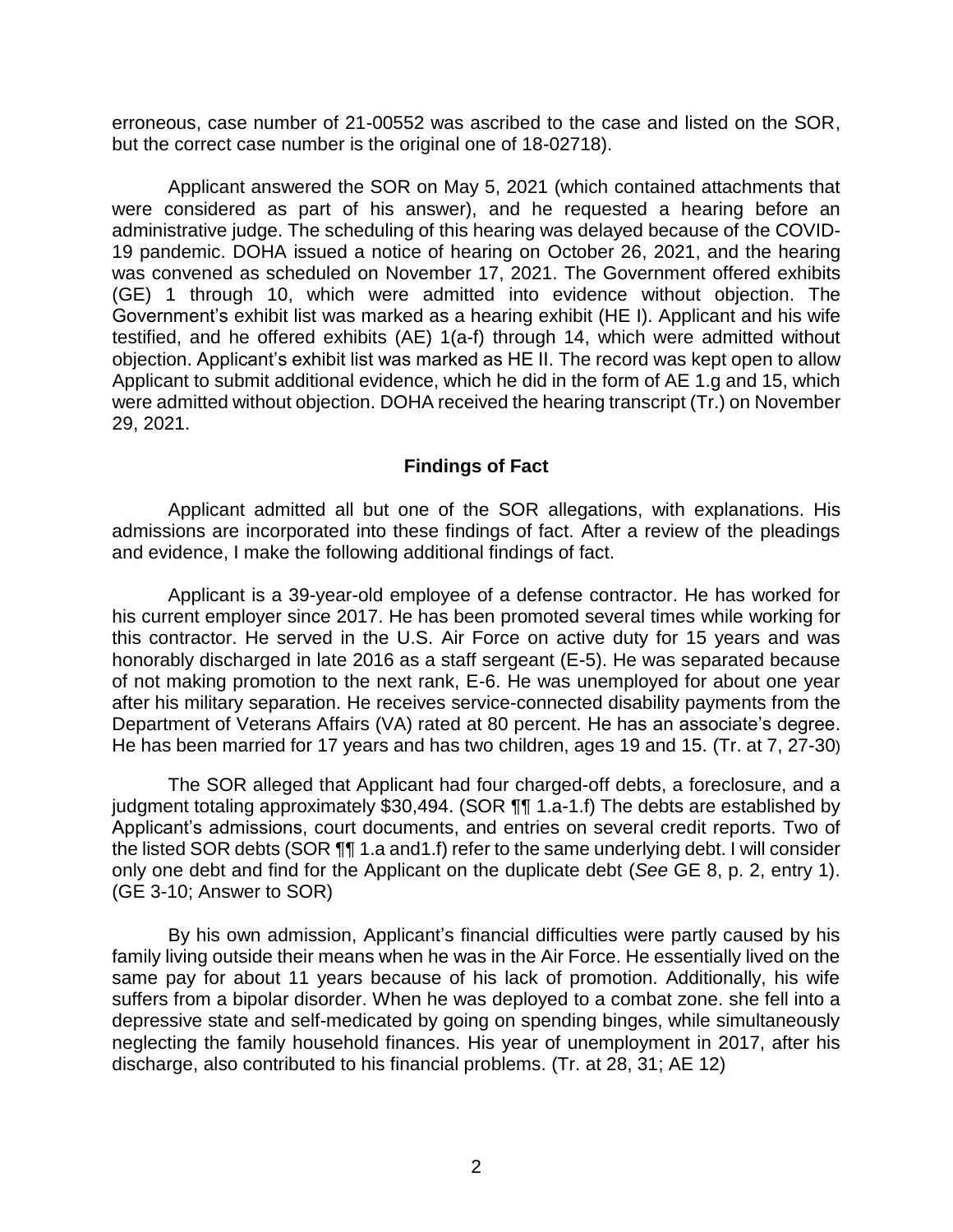The status of Applicant's delinquent debts is as follows:

 **SOR ¶ 1.a-\$4,948 (same underlying debt as SOR ¶ 1.f).** Applicant incurred this delinquent on the debt he tried to negotiate a payment plan with the bank but it refused to accept anything other than full payment. In November 2019, Applicant entered into a payment plan with the successor collector and documented 19 continuous payments of debt in 2012. The creditor for this original debt was a bank. When Applicant became at least \$225 since then. This debt is being resolved. (Tr. 35, 39; GE 8; AE 8; Answer to SOR).

 **SOR ¶ 1.b-\$3,143.** Applicant incurred this debt when the family had their furniture damaged and subsequently purchased new items on credit. No payment arrangements have been established for this debt. Applicant credibly asserted that once some of his other debts are resolved, he will address this debt. (Tr. 39; Answer to SOR)

 **SOR ¶ 1.c-\$836.** Applicant incurred this debt from a line of credit in 2009. No payment arrangements have been established for this debt. Applicant credibly asserted that once some of his other debts are resolved, he will address this debt. (Tr. 42; Answer to SOR)

 **SOR ¶ 1.d-\$14,812.** Applicant incurred this debt when a vehicle was repossessed, sold, and he was left with a deficiency balance. He negotiated a payment plan with a successor collector in November 2021 and documented making his first \$102 payment under the plan. This debt is being resolved. (Tr. 40-41; AE 14-15)

 **SOR ¶ 1.e-\$2,324.** Applicant incurred this debt through a home loan secured by a mortgage. He bought the home when he was stationed at an Air Force base with limited housing. When it was time to rotate to a new assignment, he could not sell the house because the base had downsized its military population and the market was flooded with homes for sale. This led to him ultimately defaulting on the loan and the creditor foreclosed on the property, which was sold through this process, thereby resolving the underlying debt. No deficiency resulted for Applicant. Applicant's latest credit report corroborates that no amount is owed. This debt is resolved. (Tr. 31-32, 35, 42-43; GE 8; AE 8; Answer to SOR)

 **SOR ¶ 1.f-\$4,431.** This is the same underlying debt as listed in ¶ 1.a above. This allegation reflects the judgment on the debt that the creditor obtained. This debt is resolved. (Tr. 39, 42-44; GE 8; AE 8; Answer to SOR)

 Applicant credibly testified that he is currently in good financial shape. He documented that he is current on his car payments, that he adheres to a monthly budget, and he provided a spreadsheet showing his plan to repay his remaining debts. He also contracted with a debt management company (DMC), which monitors his credit reports and disputes any questionable entries. The DMC also offers him advice on strategies to help his financial wellbeing. His yearly gross income is approximately \$106,000 and he has approximately \$1,400 in savings and \$25,000 in his retirement account. He has not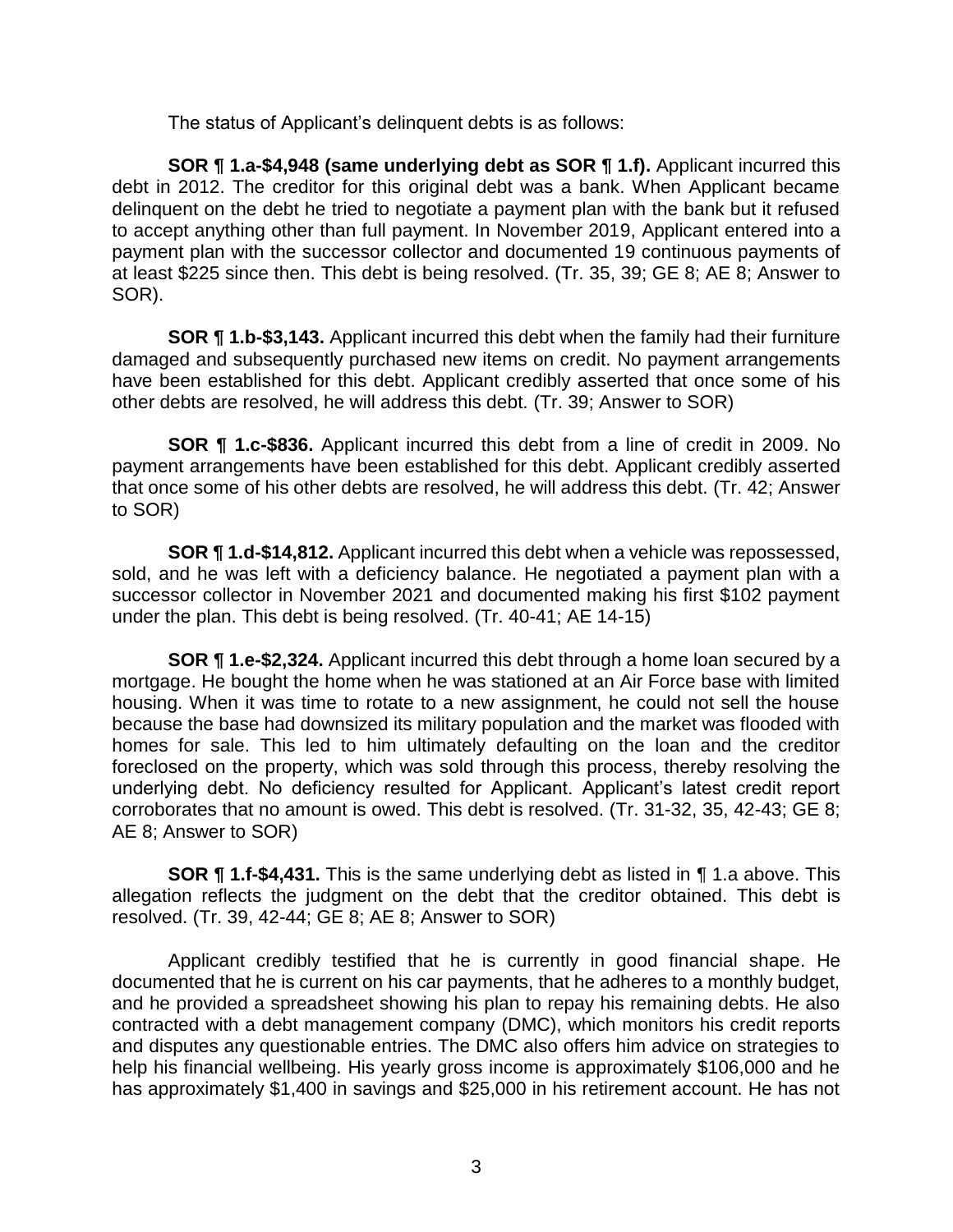incurred any new debt, and he is paying all his current bills on time. (Tr. 45-47, 49-52, 54- 55, 59; AE 13, 15)

 Applicant provided character letters from six current coworkers and one from an Air Force colleague. All attest to his trustworthiness, loyalty, and work ethic. They recommend his clearance approval. (AE 1.a-1.g)

#### **Policies**

 When evaluating an applicant's suitability for a security clearance, the administrative judge must consider the adjudicative guidelines. In addition to brief introductory explanations for each guideline, the adjudicative guidelines list potentially disqualifying conditions and mitigating conditions, which are used in evaluating an applicant's eligibility for access to classified information.

 These guidelines are not inflexible rules of law. Instead, recognizing the complexities of human behavior, these guidelines are applied in conjunction with the factors listed in the adjudicative process. The administrative judge's overarching adjudicative goal is a fair, impartial, and commonsense decision. According to AG ¶ 2(a), the entire process is a conscientious scrutiny of a number of variables known as the "whole-person concept." The administrative judge must consider all available, reliable information about the person, past and present, favorable and unfavorable, in making a decision.

The protection of the national security is the paramount consideration. AG  $\P$  2(b) eligibility will be resolved in favor of the national security." In reaching this decision, I have drawn only those conclusions that are reasonable, logical, and based on the evidence requires that "[a]ny doubt concerning personnel being considered for national security contained in the record.

 Under Directive ¶ E3.1.14, the Government must present evidence to establish responsible for presenting witnesses and other evidence to rebut, explain, extenuate, or mitigate facts admitted by applicant or proven by Department Counsel, and has the controverted facts alleged in the SOR. Under Directive ¶ E3.1.15, an "applicant is ultimate burden of persuasion to obtain a favorable security decision."

 A person who seeks access to classified information enters into a fiduciary relationship with the Government predicated upon trust and confidence. This relationship transcends normal duty hours and endures throughout off-duty hours. The Government reposes a high degree of trust and confidence in individuals to whom it grants access to classified information. Decisions include, by necessity, consideration of the possible risk that an applicant may deliberately or inadvertently fail to safeguard classified information. Such decisions entail a certain degree of legally permissible extrapolation about potential, rather than actual, risk of compromise of classified information.

 Section 7 of EO 10865 provides that decisions shall be "in terms of the national interest and shall in no sense be a determination as to the loyalty of the applicant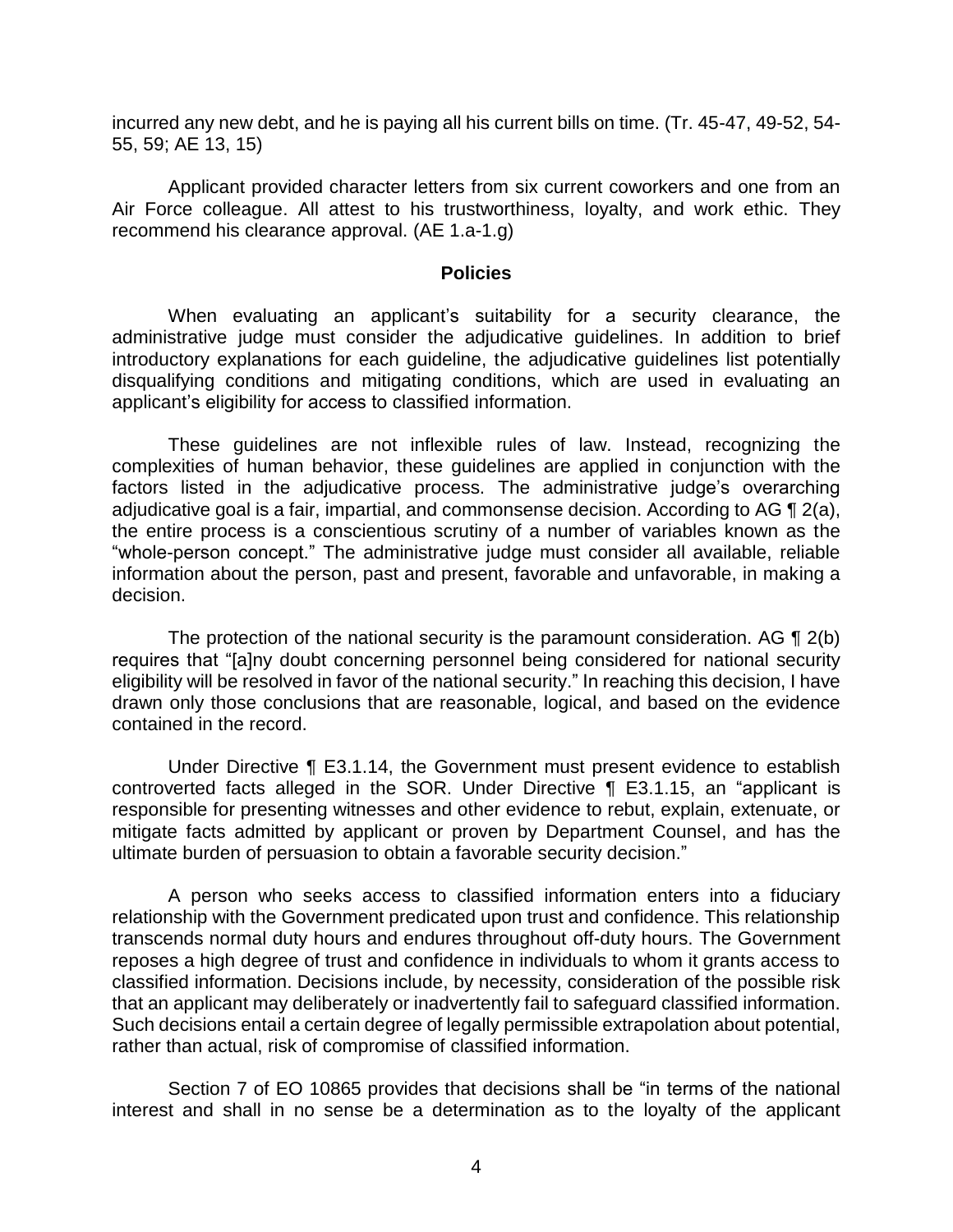concerned." *See also* EO 12968, Section 3.1(b) (listing multiple prerequisites for access to classified or sensitive information).

### **Analysis**

### **Guideline F, Financial Considerations**

AG  $\P$  18 expresses the security concern for financial considerations:

 Failure to live within one's means, satisfy debts, and meet financial obligations may indicate poor self-control, lack of judgment, or unwillingness to abide by rules and regulations, all of which can raise questions about an individual's reliability, trustworthiness, and ability to protect classified or sensitive information. Financial distress can also be caused or exacerbated by, and thus can be a possible indicator of, other issues of personnel security concern such as excessive gambling, mental engage in illegal or otherwise questionable acts to generate funds. Affluence that cannot be explained by known sources of income is also a health conditions, substance misuse, or alcohol abuse or dependence. An individual who is financially overextended is at greater risk of having to security concern insofar as it may result from criminal activity, including espionage.

 The guideline notes several conditions that could raise security concerns. I have considered all of them under AG ¶ 19 and the following potentially apply:

- (a) inability to satisfy debts; and
- (c) a history of not meeting financial obligations.

 Applicant had multiple delinquent debts that were unpaid or unresolved. Both of the above disqualifying conditions are raised by the evidence.

 The guideline also includes conditions that could mitigate security concerns arising from financial difficulties. I have considered all of the mitigating conditions under AG ¶ 20 and the following potentially apply:

 (b) the conditions that resulted in the financial problem were largely beyond the person's control (e.g., loss of employment, a business downturn, unexpected medical emergency, a death, divorce or separation, clear victimization by predatory lending practices, or identity theft), and the individual acted responsibly under the circumstances;

 (c) the individual has received or is receiving financial counseling for the problem from a legitimate and credible source, such as a non-profit credit counseling service, and there are clear indications that the problem is being resolved or is under control;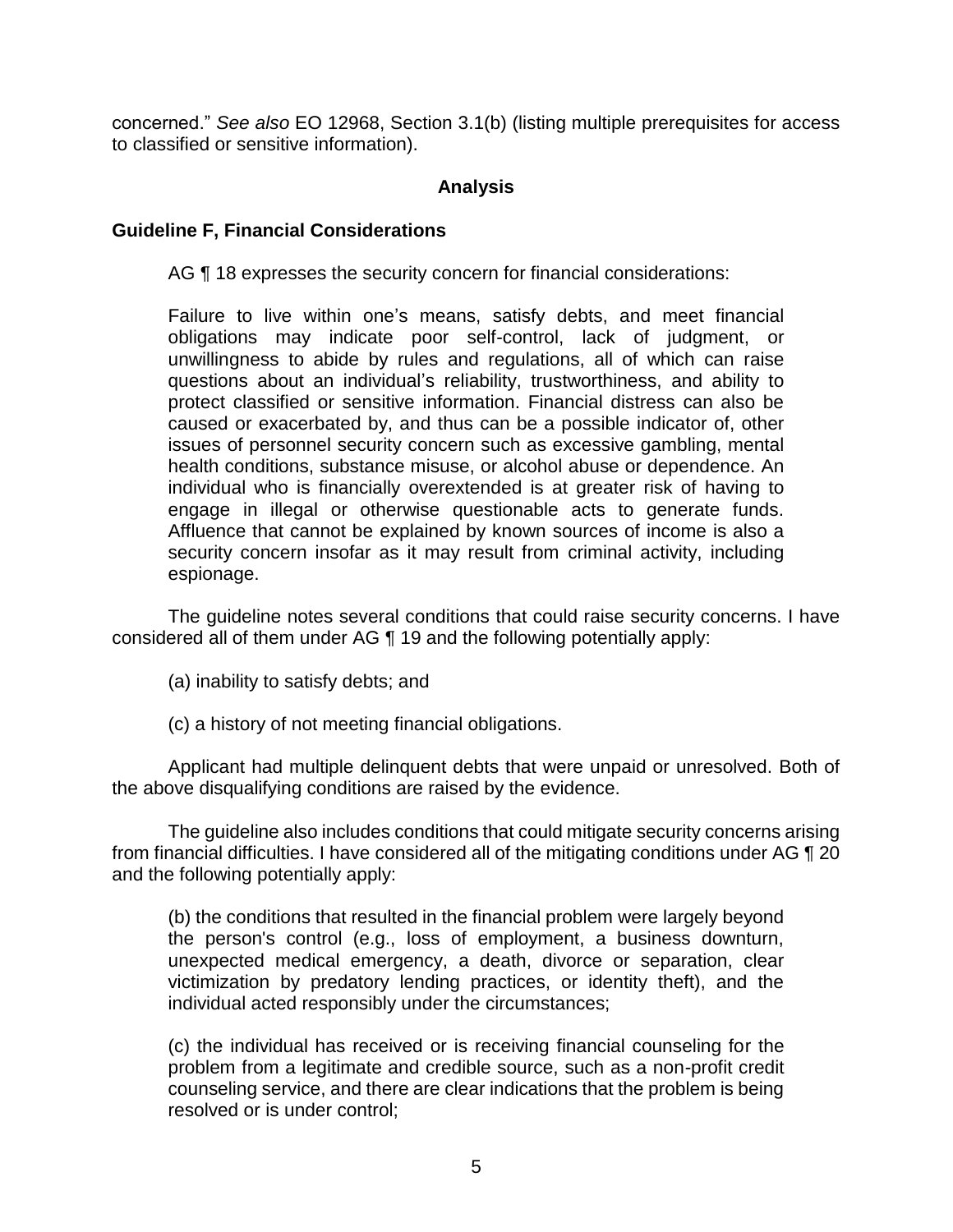(d) the individual initiated and is adhering to a good-faith effort to repay overdue creditors or otherwise resolve debts: and

overdue creditors or otherwise resolve debts; and<br>(e) the individual has a reasonable basis to dispute the legitimacy of the proof to substantiate the basis of the dispute or provides evidence of actions past-due debt which is the cause of the problem and provides documented to resolve the issue.

 Applicant's financial difficulties came about because of circumstances within his control (not being promoted for 11 years by the Air Force and overspending when he was on a fixed income) and circumstances beyond his control (his wife's bipolar condition leading her to binge-spend while he was deployed, not being able to sell his house due to market conditions, and his year of unemployment after his discharge from the Air Force). Applicant eventually acted responsibly by entering into debt payment plans for the two largest delinquent debts and credibly setting forth his plan to address the other two debts. He documented that the underlying home loan was paid through the foreclosure sale and he has no more responsibility for it. While his financial state is not perfect, that is not the requirement. He has established a track record of steady payments to reduce his delinquent debts. There are clear indications that his debts are being resolved and that he is making good-faith efforts to do so. All of the above mitigating conditions substantially apply.

#### **Whole-Person Concept**

 Under the whole-person concept, the administrative judge must evaluate an applicant's eligibility for a security clearance by considering the totality of the applicant's conduct and all the circumstances. The administrative judge should consider the nine adjudicative process factors listed at AG  $\P$  2(d):

(1) the nature, extent, and seriousness of the conduct; (2) the circumstances surrounding the conduct, to include knowledgeable participation; (3) the frequency and recency of the conduct; (4) the individual's age and maturity at the time of the conduct; (5) the extent to which participation is voluntary; (6) the presence or absence of rehabilitation and other permanent behavioral changes; (7) the motivation for the conduct; (8) the potential for pressure, coercion, exploitation, or duress; and (9) the likelihood of continuation or recurrence.

Under AG ¶ 2(c), the ultimate determination of whether to grant eligibility for a security clearance must be an overall commonsense judgment based upon careful consideration of the guideline and the whole-person concept.

 I considered the potentially disqualifying and mitigating conditions in light of all relevant facts and circumstances surrounding this case. I have incorporated my comments under Guideline F in my whole-person analysis. Some of the factors in AG ¶ 2(d) were addressed under that guideline, but some warrant additional comment. I considered Applicant's military service, his service in a deployment combat area, and the